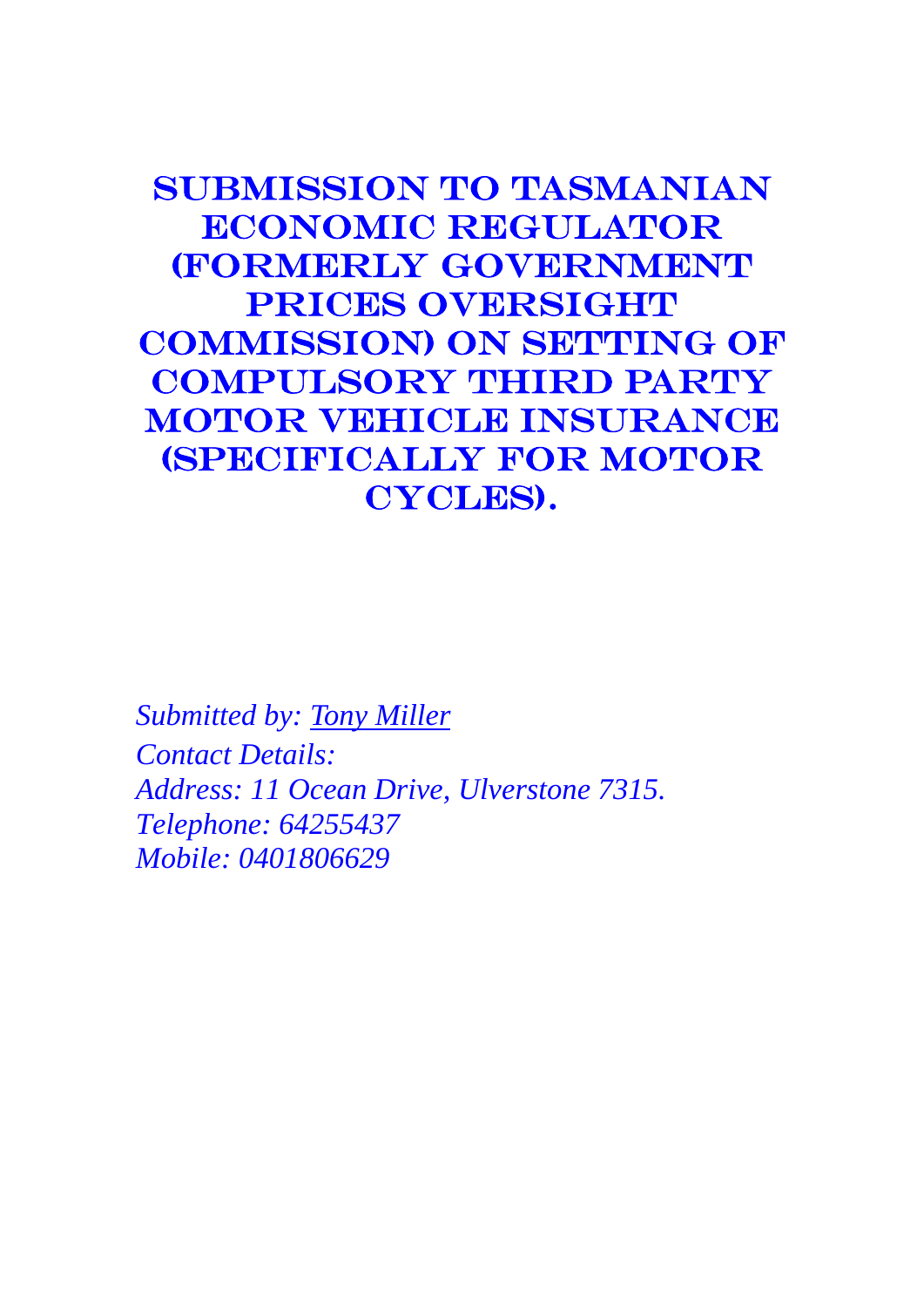# **Submission to Tasmanian Economic Regulator (Formerly Government Prices Oversight Commission) on setting of Compulsory Third Party Motor Vehicle Insurance (specifically for Motor Cycles).**

In this submission I refer to aspects of the 2013 and 2009 reports that in my opinion distort the findings and subsequently the final outcomes and conclusions when setting the charge (both actual and relative) for motorcycles. There is little distinction between the two except some acknowledgement.

I noticed in their submission (page 6 Executive Summary) the MAIB wants to increase the relative charge on motorcycles from 1.28 to 1.50 (for most motorcycle classes) and 0.50 to 0.60 for below 125cc motorcycles. This I believe puts an unrealistic burden on motorcycle owners and will argue against such increases.

I would like to state that while I am in favour of "the no fault" scheme when it comes to payouts, when it comes to the setting of premiums it should be based on fault. "No fault" encourages bad design (vehicles that mainly concentrate on safety for the occupants and not other users), it punishes the victim and it encourages people to only think of their own safety and not the safety of other road users.

I call on the MAIB and other government corporations and agencies to take a serious look at the road accident statistics. I have plenty of anecdotal evidence that acts counter to its findings based on what I believe incomplete statistics. "The MAIB also focuses on accident prevention, either directly or by supporting other road safety organisations". (Page 2 – Executive Summary 2013). I would argue that it does not seem serious when it comes to its action. The Wire ropes that make it safer for sedan car drivers and passengers makes it more dangerous for a motor cycle riders and their passengers. I also understand that these wire ropes could be made much safer for motorcyclists if a suitable plastic sleeve is installed over them. I call on all interested parties to make this a priority, by installing them on new wire ropes and looking into installing them on existing wire ropes. This I believe will turn many a future motorcycle fatality into a survivable injury.

The 2009 report mentioned "the vulnerability test" stating words to the effect that because motorcycle riders accept being more vulnerable then they should accept a higher premium. This I not only reject but find it rather offensive. I and as far as I am concerned, every other motorcyclist do not "choose" more danger, they choose a form of transport that has real benefits to them AND other road users when compared to sedan cars.

- Motorcycles take up less room on the road and in parking spaces.
- Motorcycles in general offer better fuel economy.
- Motorcycles are lighter and therefore kinder to the infrastructure.
- Motorcycles are more manoeuvrable in traffic.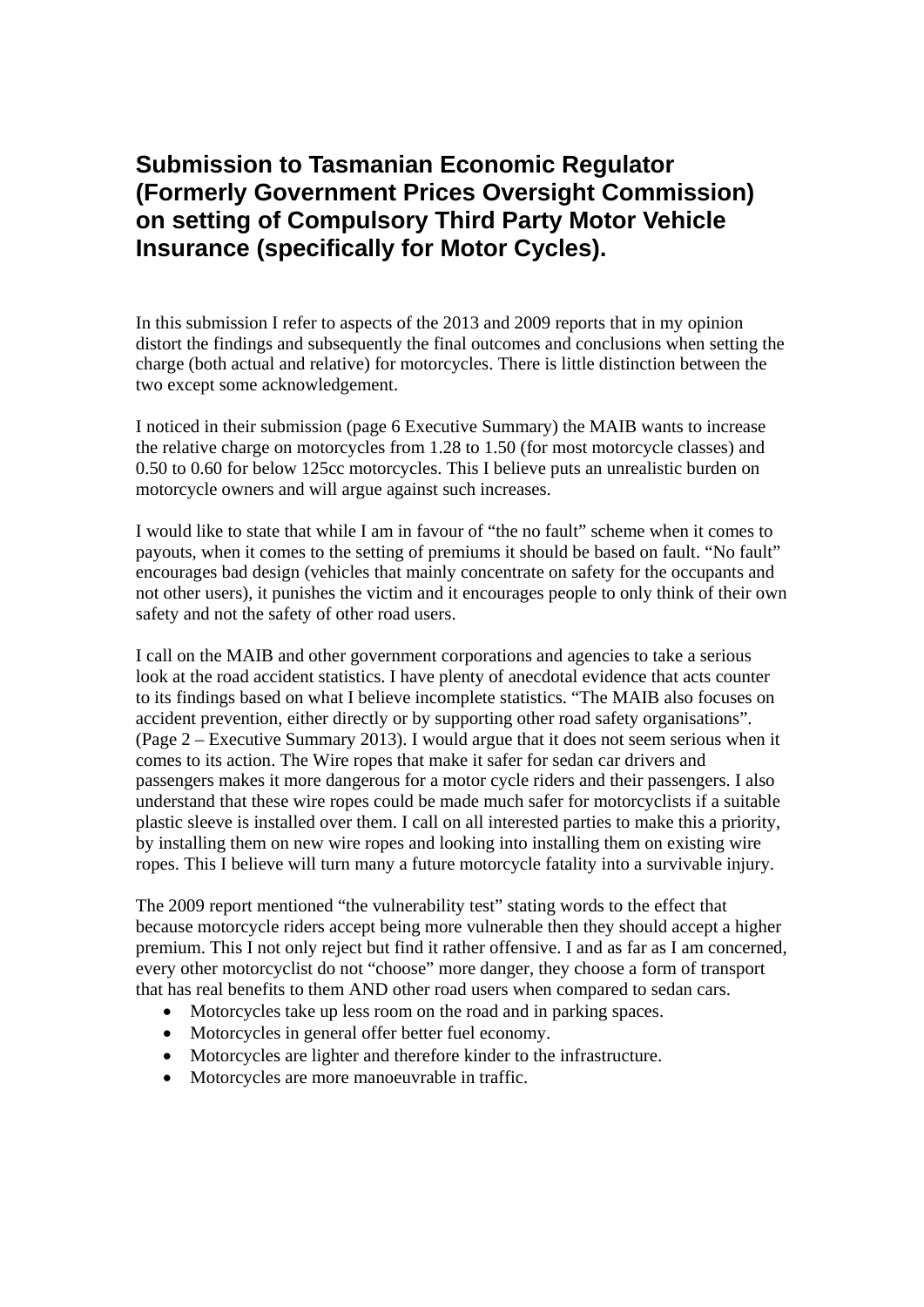We as a society rejected the premise in 2006 by a Muslim Cleric that women who don't cover up were like with uncovered meat to cats. Implying that women should not be surprised if sexually assaulted. Why should Motorcyclists pay higher premiums based on the notion by mainly car drivers that they choose to be vulnerable? I hope "the vulnerability test" is not mentioned again.

The 2013 report makes mention of differing methods of cost allocation (page 84 – Pricing Structures – Premium Relatives) but it is only it seems just lip service and no real look into the fairness of each. Again motorcycle owners are put into a category of "well they asked for it".

The 2009 study only included claims by those in or on motorised and insured vehicles. It did not include claims by pedestrians or cyclists who made a claim after colliding with an insured vehicle. I think I can safely say that the number who made a claim from injuries as a result of a collision with a motor cycle would be zero and therefore unfairly distributing some of these onto motorcycles. This is another distortion of the figures used.

The 2009 study showed that medium sized motorcycles had a higher claim rate than their large counterparts. I believe that there are two main reasons this could be the case.

- 1. There are many riders of large motorcycles who rarely use them and when they do use them it tends to be in favourable weather and road conditions thus by sheer odds that by using their vehicle less and in good conditions would lower their accident rate and therefore their claim rate.
- 2. Many medium sized motorcycles are built and used for off road use which can be more dangerous and more likely to be involved in an accident. Therefore those who use motorcycles as a practical vehicle are subsidising the recreational user.

I would submit that the relative level of charges be looked at. It was several years ago (2007) when *the Land Transport Safety Division* of *"*The Department of Infrastructure, Energy and Resources" argued that using just the cubic capacity of a motorcycle was no longer relevant in determining its power and performance and consequently its "safety" (at the time the appropriate motorcycle to let learners and inexperienced riders ride). This should be the case when determining the level of insurance charged classifications.

At present the MAIB has 4 classifications:

- $\bullet$  Small (up to 125cc)
- $\bullet$  Medium (125cc to 250cc)
- Medium Large (250cc to 700cc)
- Large (over 700cc)

Effectively it uses only 2 classifications (up to 125cc and over 125cc) when determining its premium.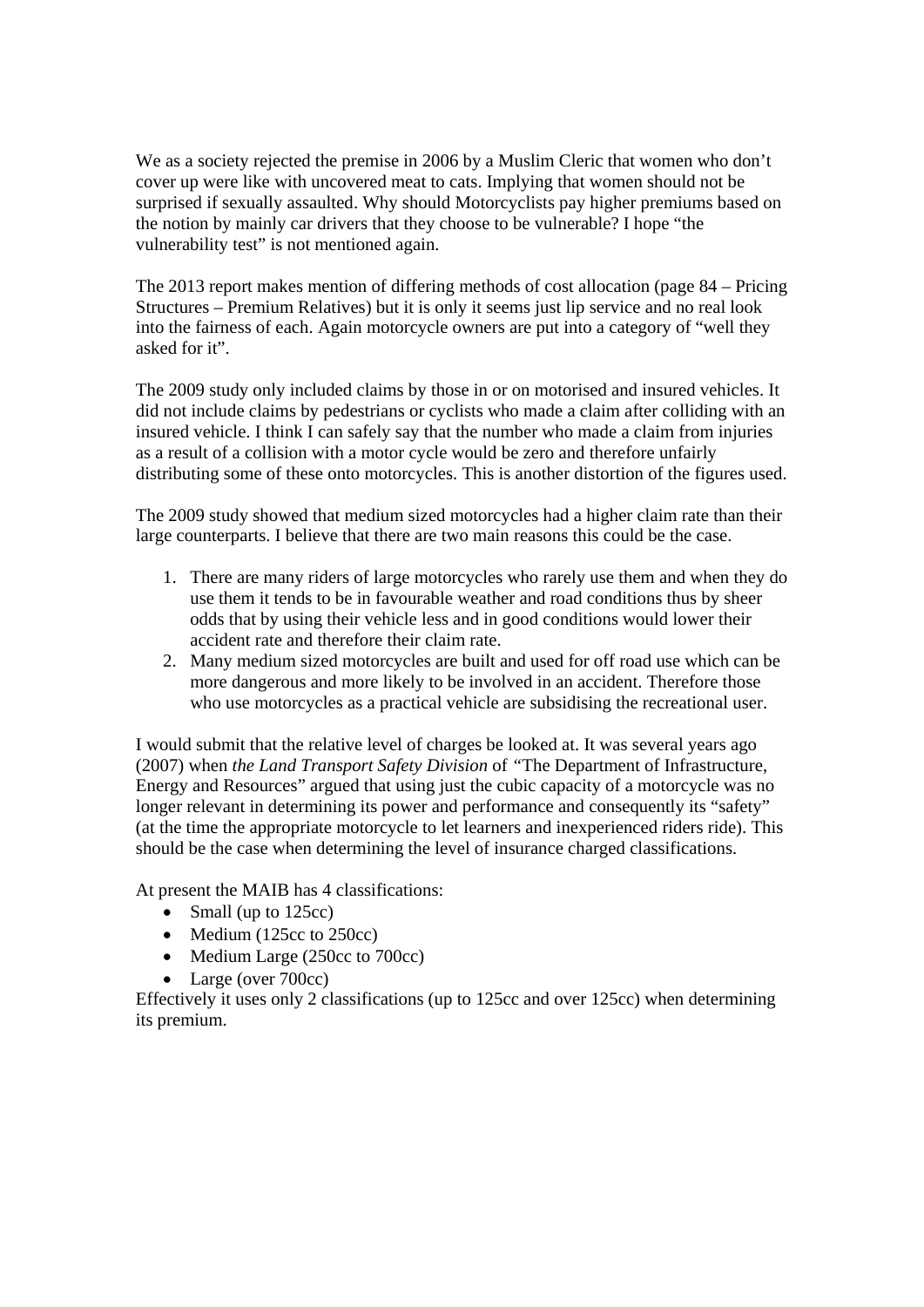I would argue for effectively only 3 categories:

- $\bullet$  Small (up to 125cc)
- Other LAMS Motorcycles
- Non LAMS Motorcycles.

The premiums should reflect this with at least the first two NOT having premiums higher than a standard motor car (I believe that assurances were made to the "Motor Cycle Riders Association" during the late 1980s that no motorcycle would be charged more than the standard sedan car, this was obviously a hollow promise).

The MAIB also brings up the possible "cross subsidies" of one or more class to another and based on their figures implies sedan car owners are cross subsidising motorcycle owners. I would argue this is a totally unworthy assumption and call on those on the Road Safety Advisory Committee to look closer and be more critically at their data. I do not want a repeat of the debacle when making motor cycle helmets compulsory in sidecars despite the fact that not one person had been injured (taken to hospital) while in a sidecar (the road safety committee could only give me studies of those injured while a passenger on two wheels but not three). I later showed them an overseas study that concluded that virtually all injuries suffered by a sidecar passenger were below waist (something a helmet will never prevent). This decision (and I know it was nation wide) was made on purely political grounds and not by any hard evidence.

"Cross Subsidies" can occur and do occur BUT are very hard to measure. I list below some of the "cross subsidies" that occur now.

- 1. Those who use their vehicle a lot are more likely to be in an accident than those who don't (only church on Sundays). My father highlighted this saying that he would travel a fair bit was being subsidised by my mother who generally only drove the small distance to and from her children's schools or to and from the local supermarket.
- 2. Dangerous and uncaring drivers and riders are being subsidised by the more careful ones.
- 3. All pedestrians and cyclists are being subsidised as they don't pay anything (& I hope they never do).

I reject that motorcycles are being cross subsidised as I believe that the majority of two vehicle accidents involving a motorcycle and a car, the car driver was "at fault". You can't talk of cross subsidies on any measure except in an "at fault system".

The attached appendices show relative charges between other states and territories and Tasmania (based on the latest data). Given the assumption that there is no waste or corruption in any state or territory systems I want to look at the relative charges and how motorcycle owners are treated as opposed to their car owner counterparts (it is in no one's interest to have artificial low fees and an underfunded insurance).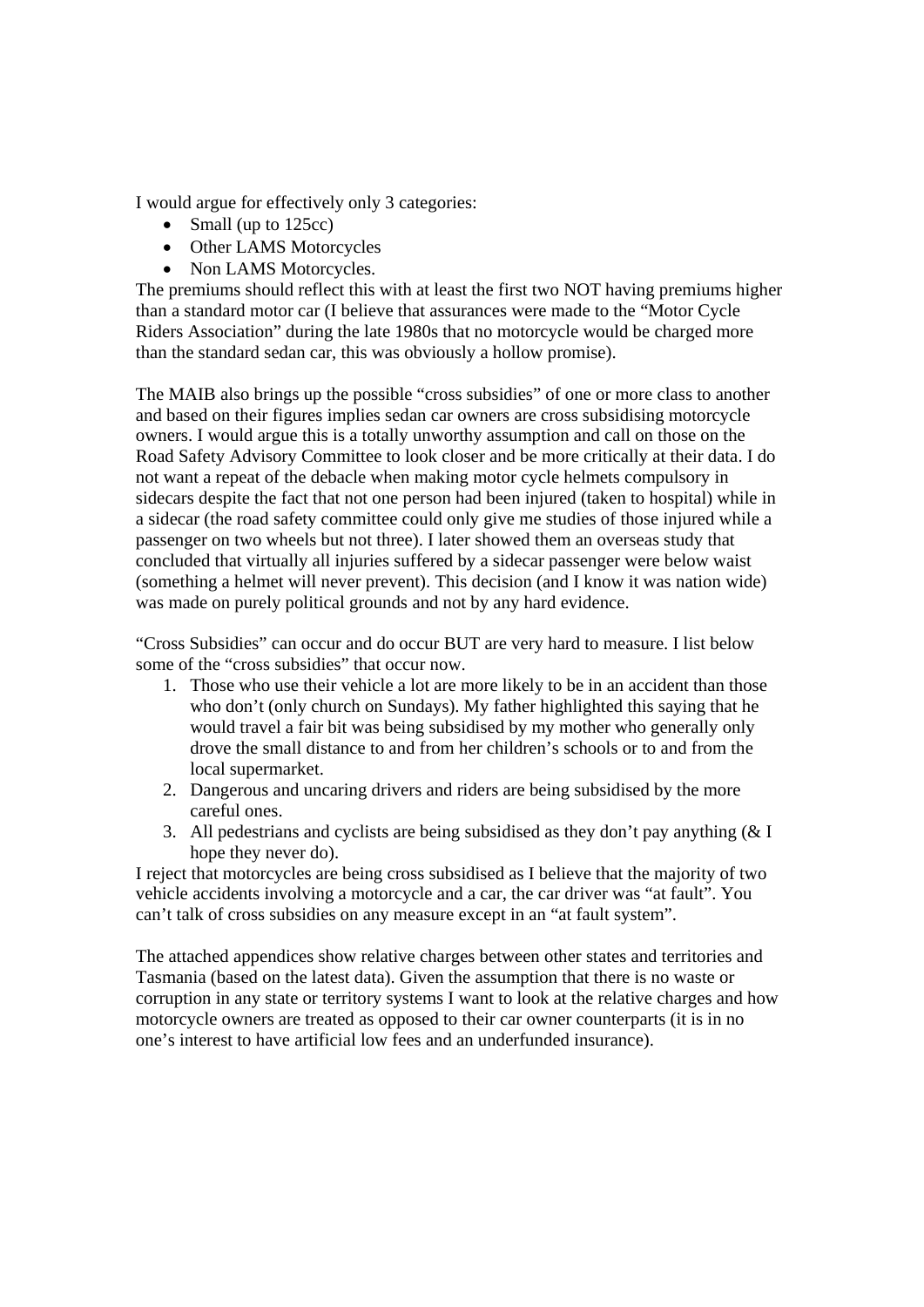I studied four different sizes of motorcycles

- 1. 100cc (generally only suitable for city/suburban use).
- 2. 250cc (generally ideal commuter size and can comfortably keep up with freeway traffic when there is no pillion passenger)
- 3. 600cc (generally the all round bike size for city/country use and with a pillion. Also some LAMS are as big as this.)
- 4. 1000cc (generally the size of a large motorcycle for long distant touring with gear and a pillion passenger).

Appendix 1 (based on charges as at 31 December, 2012) shows that the only states or territories that charge relatively more than Tasmania for motorcycles compared to motorcars are Queensland for 100cc motorcycles and the Northern Territory for 600cc and 1000cc motorcycles.

Appendix 2 (also based on charges as at 31 December, 2012) shows that Tasmania is the only state or territory that charges more in CTP and overall for 250cc motorcycles than a standard sedan car and with the exception of the Northern Territory (600cc and 1000cc motorcycles) it is the only place that charges more for Motorcycles of any size than standard Sedan Motorcars. This comes from the practice that the MAIB has to look at raw statistics and judge "safety" of a vehicle by injury claims of users but as stated before these have led to unfair anomalies within the system.

When I first came to Tasmania (late 1991) the state was quite motorcycle friendly when compared to my previous State of Victoria, even though parking was a problem it was offset by lower charges. The last number of years has seen the advantages whittled away and while Victorians enjoy lenient parking rules their fees have not been increased by the levels that Tasmanians have experienced.

There are many improvements that can be done on the roads such as installing plastic sleeves around the flexible safety barriers to make them safer for motorcyclists. At the moment these barriers although making it safer for sedan car users are at best neutral for motorcycle users' safety. However motorcyclists are charged to put them up as part of the "safety levy" which is the same for a motorcycle and sedan car.

I believe that there are many prejudices against two wheels but I do hope the Tasmanian Economic Regulator takes into account the advantages of two wheel transport to all road users and takes the appropriate action without favour.

I understand that the Tasmanian system like some other interstate/territory systems give out high benefits to successful claimers regardless of fault. While he was alive my son who was born with a disability which severely affected his mobility, had a tough time to obtain the necessities he required. The classic being when applying for a motorized wheelchair we were told he was eligible but the funds for the year had been fully expended so we had to go elsewhere (a philanthropist sister of mine) for the wheelchair.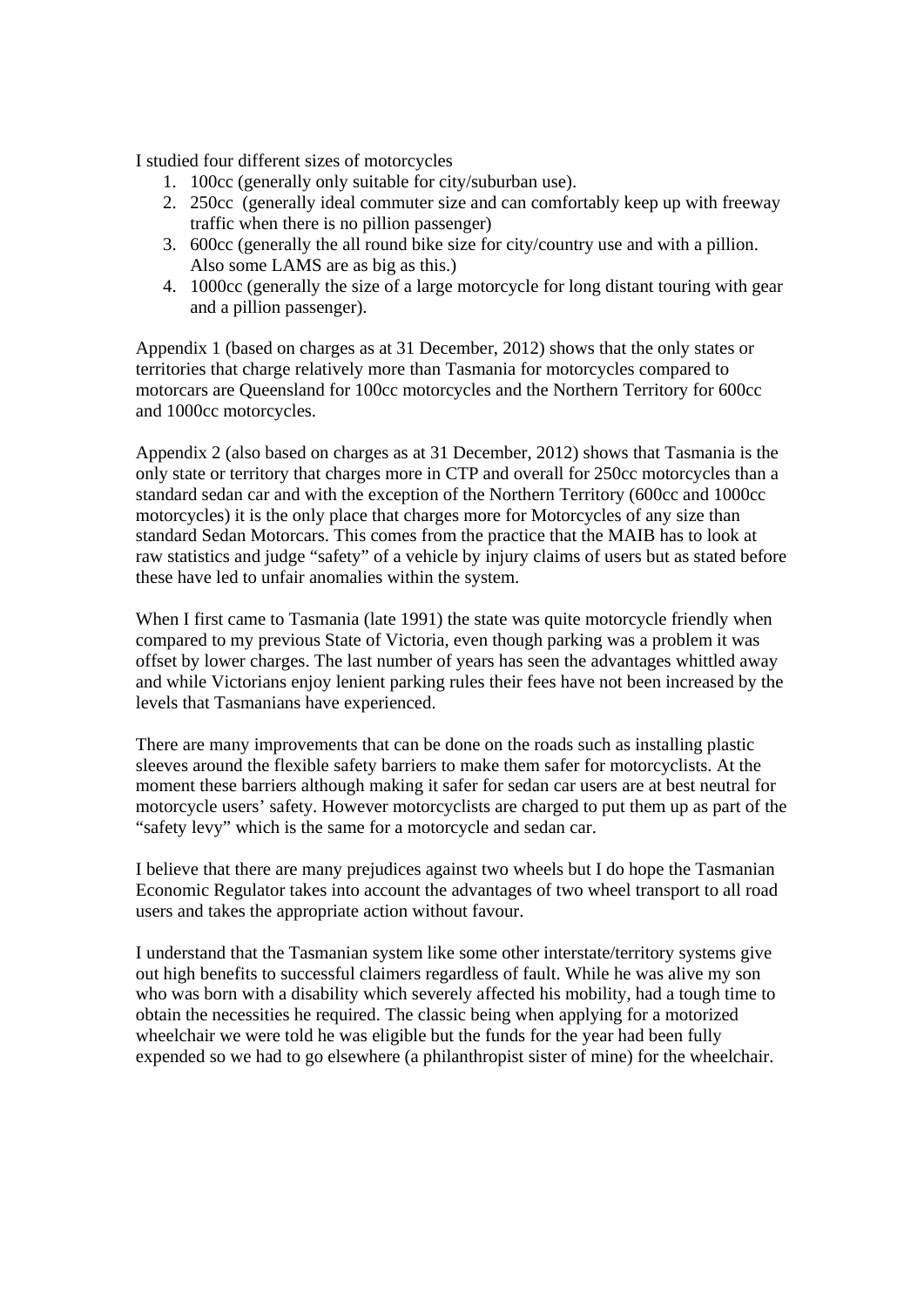Contrast this with a friend of my sister-in-law who went out on a motorcycle to which she wasn't familiar with and ended up crashing and losing a leg. She had wheelchairs, modifications to her car and other items fully paid, despite the fact she was almost totally at fault while my son whose condition he was born with was faultless but often refused any support. I urge the MAIB to look closely at the proposed National Disability Insurance Scheme and not to exceed its benefits in any material way.

Also I would like to see a choice in the MAIB's premiums in the form of an optional excess to keep premiums down (such as I have with my non compulsory insurances). This would be a benefit to all premium payers and give a greater choice to people.

Continually increasing premiums is not the answer and I do not want or need a "Rolls Royce" system when a "Toyota" one will do.

Please end the discrimination against those who choose to ride a motorcycle.

#### **Summary**

In summary I would like the Economic Regulator to take into account the following:

- 1. Giving more flexibility towards all motorists in the form of perhaps an excess option to keep the fixed costs of owning a vehicle down.
- 2. Placing at least part of the MAIB premiums onto fuel to help alleviate some of the cross subsidy of those who don't use their motorised vehicle much towards those who do. According to my calculations a 100% premium on fuel would increase fuel prices by around 30c a litre (based on the total MAIB Premium Income divided by the total number of litres of fuel sold). Interstate tourists covered by their own third party insurance could either be given fuel vouchers and/or a refund of the amount the insurance component spent when leaving the state. Tasmania is in a unique position of being able to do this but it should be coupled with a levy on those Tasmanian citizens leaving the state to drive their vehicle to cover the insurance while out of the state driving on Mainland roads. This could also have the affect of encouraging people out or off their motorised vehicles and walking, cycling, car pooling or catching public transport. Benefits of which go beyond just road safety.
- 3. Making roads safer for motorcyclists such as plastic sleeves around all wire ropes.
- 4. Seriously looking into the current categorise of motorcycles and as I have previously suggested to: 1/ under 125CC. 2/ LAMS motorcycles (both should not be charged more than the standard car). 3/ all other motorcycles or further categorisation based on how safe that motorcycle is rather than size.
- 5. Seriously looking at the type of cover motorists need with the view to a more basic cover without all "bells and whistles".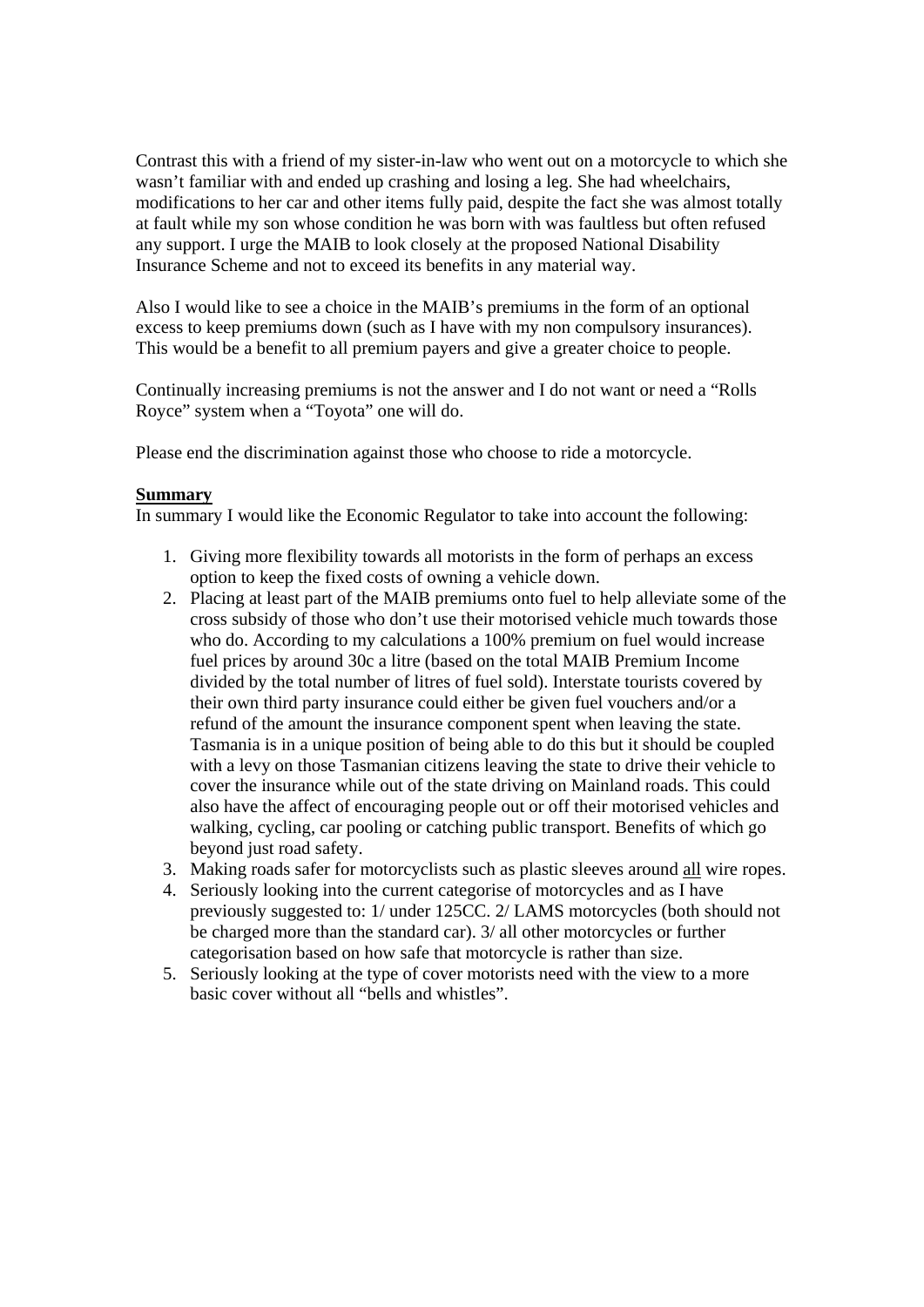Appendix 1 (based on 2012 charges):

### **Compulsory Third Party Insurance (CTP) and Total Charges Comparisons**

Tasmania Vs Victoria (Unfortunately could not locate separate CTP for Victorian Motorcycles)

In total those in Metropolitan Victorian Car Owners pay 50% more in annual fees (CTP, Registration, etc) than their Tasmanian counterparts. Owners of 100cc motorcycles pay 26% more. Owners of 250cc motorcycles pay 18% less. Owners of 600cc motorcycles pay 9% more. Owners of 1000cc motorcycles pay 9% more.

Tasmania Vs W.A.

Western Australians Car owners pay 29% less in CTP & 1% less overall than their Tasmanian counterparts.

Owners of 100cc motorcycles pay 14% less CTP & 22% overall. Owners of 250cc motorcycles pay 67% less CTP & 61% overall. Owners of 600cc motorcycles pay 67% less CTP & 57% overall. Owners of 1000cc motorcycles pay 67% less CTP & 57% overall.

Tasmania Vs N.S.W.

NSW Car owners pay 44% more in CTP & 60% more overall than their Tasmanian counterparts.

Owners of 100cc motorcycles pay 17% less CTP & 8% overall.

Owners of 250cc motorcycles pay 31% less CTP & 23% overall.

Owners of 600cc motorcycles pay 31% less CTP & 23% overall.

Owners of 1000cc motorcycles pay 5% more in CTP & 6% overall.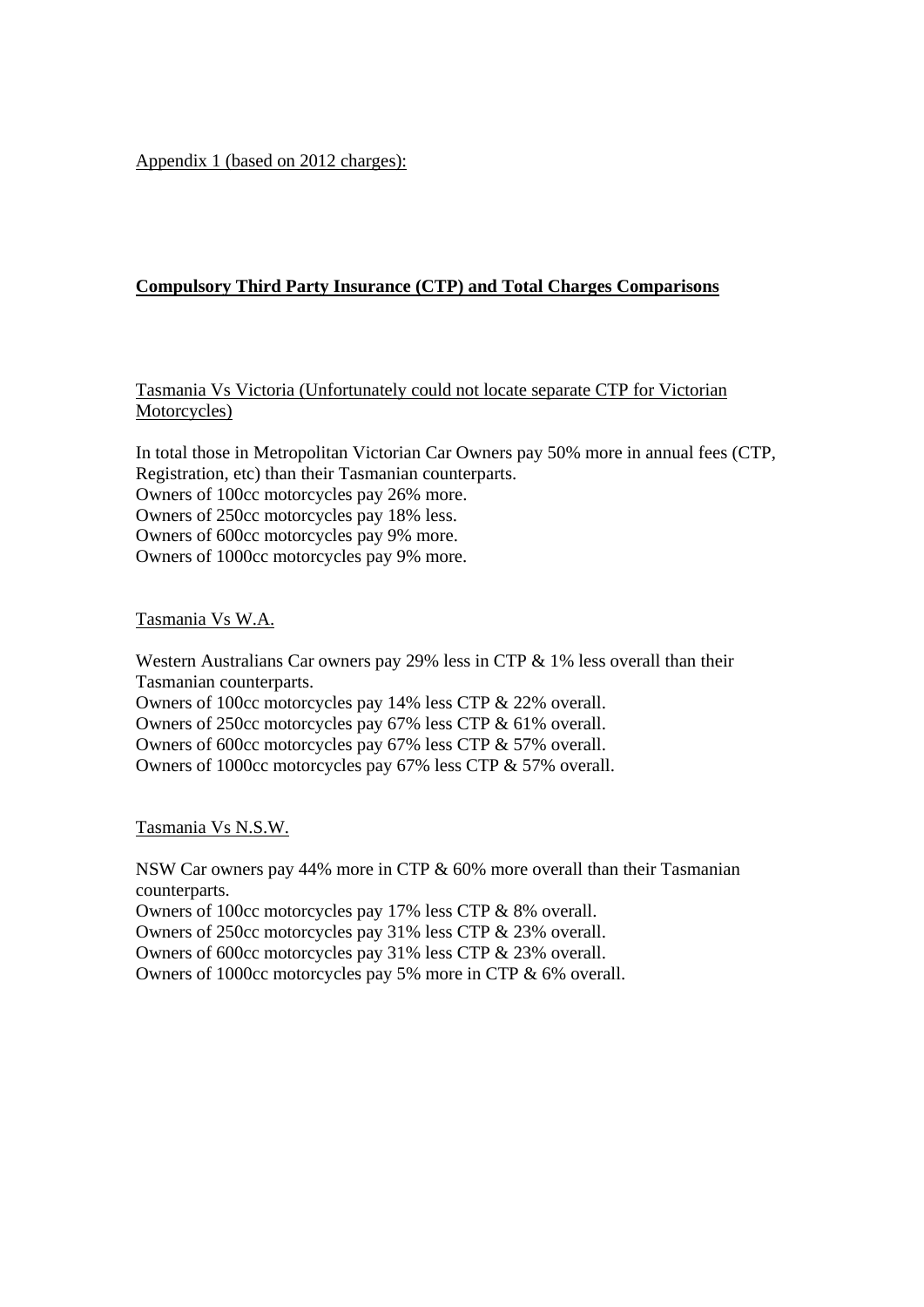#### Tasmania Vs Queensland

Queensland Car owners pay 4% less in CTP but 42% more overall than their Tasmanian counterparts.

Owners of 100cc motorcycles pay 58% more in CTP & 50% overall. Owners of 250cc motorcycles pay 39% less CTP & 24% overall.

Owners of 600cc motorcycles pay 39% less CTP & 24% overall.

Owners of 1000cc motorcycles pay 39% less CTP & 24% overall.

#### Tasmania Vs S.A.

South Australian Car owners pay 48% more in CTP & 57% more overall than their Tasmanian counterparts.

Owners of 100cc motorcycles pay 25% more in CTP & 27% overall.

Owners of 250cc motorcycles pay 51% less CTP & 35% overall.

Owners of 600cc motorcycles pay 27% less CTP & 15% overall.

Owners of 1000cc motorcycles pay 19% less CTP & 9% overall.

Tasmania Vs A.C.T.

A.C.T. Car owners pay 68% more in CTP & 50% more overall than their Tasmanian counterparts.

Owners of 100cc motorcycles pay 33% less CTP & 17% overall.

Owners of 250cc motorcycles pay 74% less CTP & 58% overall.

Owners of 600cc motorcycles pay 18% more in CTP & 16% overall.

Owners of 1000cc motorcycles pay 18% more in CTP & 16% overall.

Tasmania Vs N.T.

N.T. Car Owners pay 33% more in CTP & 25% more overall than their Tasmanian counterparts.

Owners of 100cc motorcycles pay 46% less CTP & 57% overall.

Owners of 250cc motorcycles pay 41% less CTP & 45% overall.

Owners of 600cc motorcycles pay 51% more in CTP & 38% overall.

Owners of 1000cc motorcycles pay 51% more in CTP & 38% overall.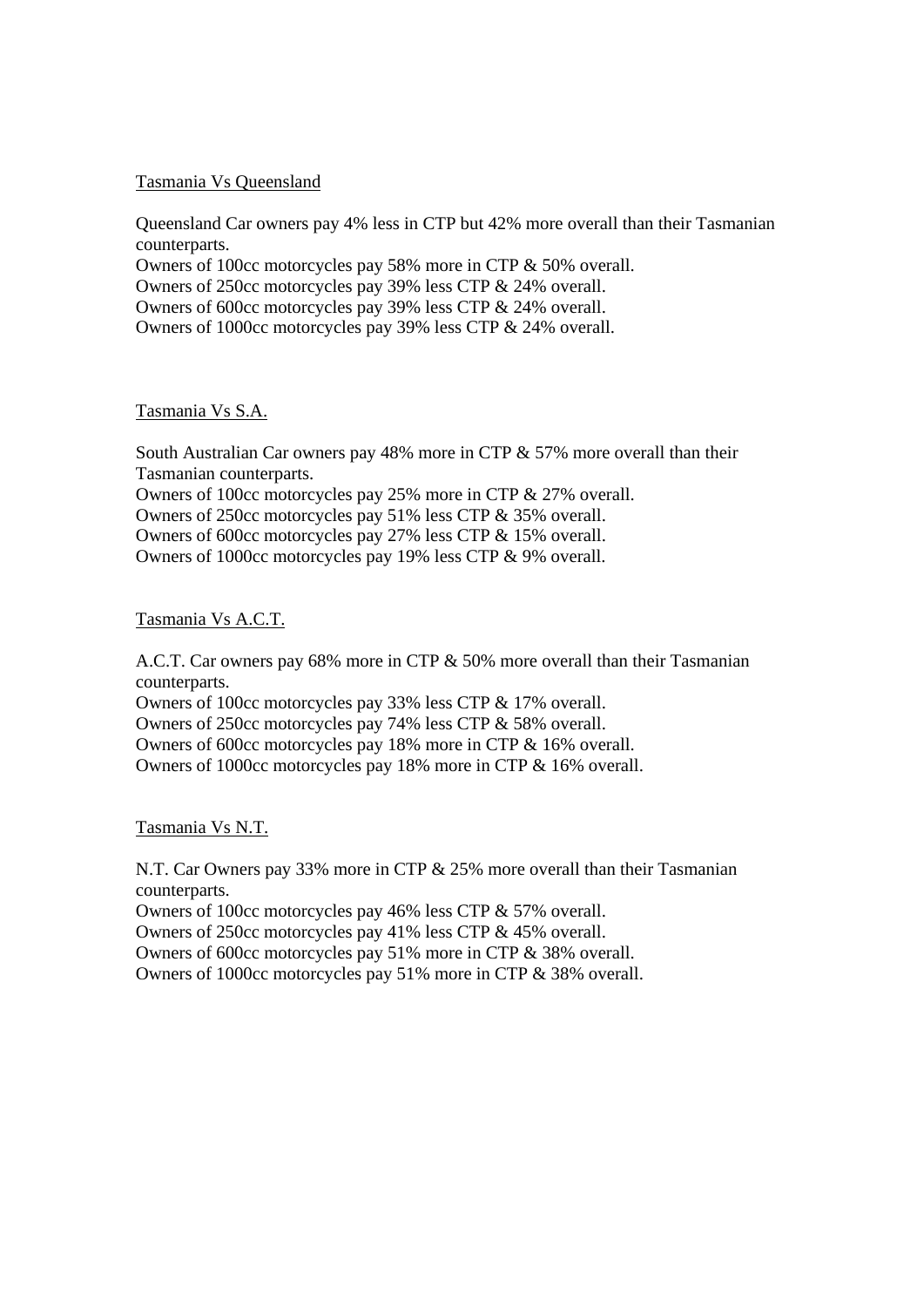### Appendix 2 (based on 2012 charges):

# **Percentage paid (Motorcycle to Motorcar).**

Tasmania

| CTP 100cc Motorcycle to Motorcar            | 50%  |
|---------------------------------------------|------|
| Total Charges 100cc Motorcycle to Motorcar  | 61%  |
| CTP 250cc Motorcycle to Motorcar            | 128% |
| Total Charges 250cc Motorcycle to Motorcar  | 119% |
| CTP 6000cc Motorcycle to Motorcar           | 128% |
| Total Charges 600cc Motorcycle to Motorcar  | 119% |
| CTP 1000cc Motorcycle to Motorcar           | 128% |
| Total Charges 1000cc Motorcycle to Motorcar | 119% |
|                                             |      |

| 51% |
|-----|
| 65% |
| 86% |
| 86% |
|     |

|  | Western Australia |  |
|--|-------------------|--|
|--|-------------------|--|

| 60% |
|-----|
| 47% |
| 60% |
| 47% |
| 60% |
| 51% |
| 60% |
| 51% |
|     |

| New South Wales                             |     |
|---------------------------------------------|-----|
| CTP 100cc Motorcycle to Motorcar            | 29% |
| Total Charges 100cc Motorcycle to Motorcar  | 35% |
| CTP 250cc Motorcycle to Motorcar            | 62% |
| Total Charges 250cc Motorcycle to Motorcar  | 57% |
| CTP 600cc Motorcycle to Motorcar            | 62% |
| Total Charges 600cc Motorcycle to Motorcar  | 57% |
| CTP 1000cc Motorcycle to Motorcar           | 95% |
| Total Charges 1000cc Motorcycle to Motorcar | 78% |